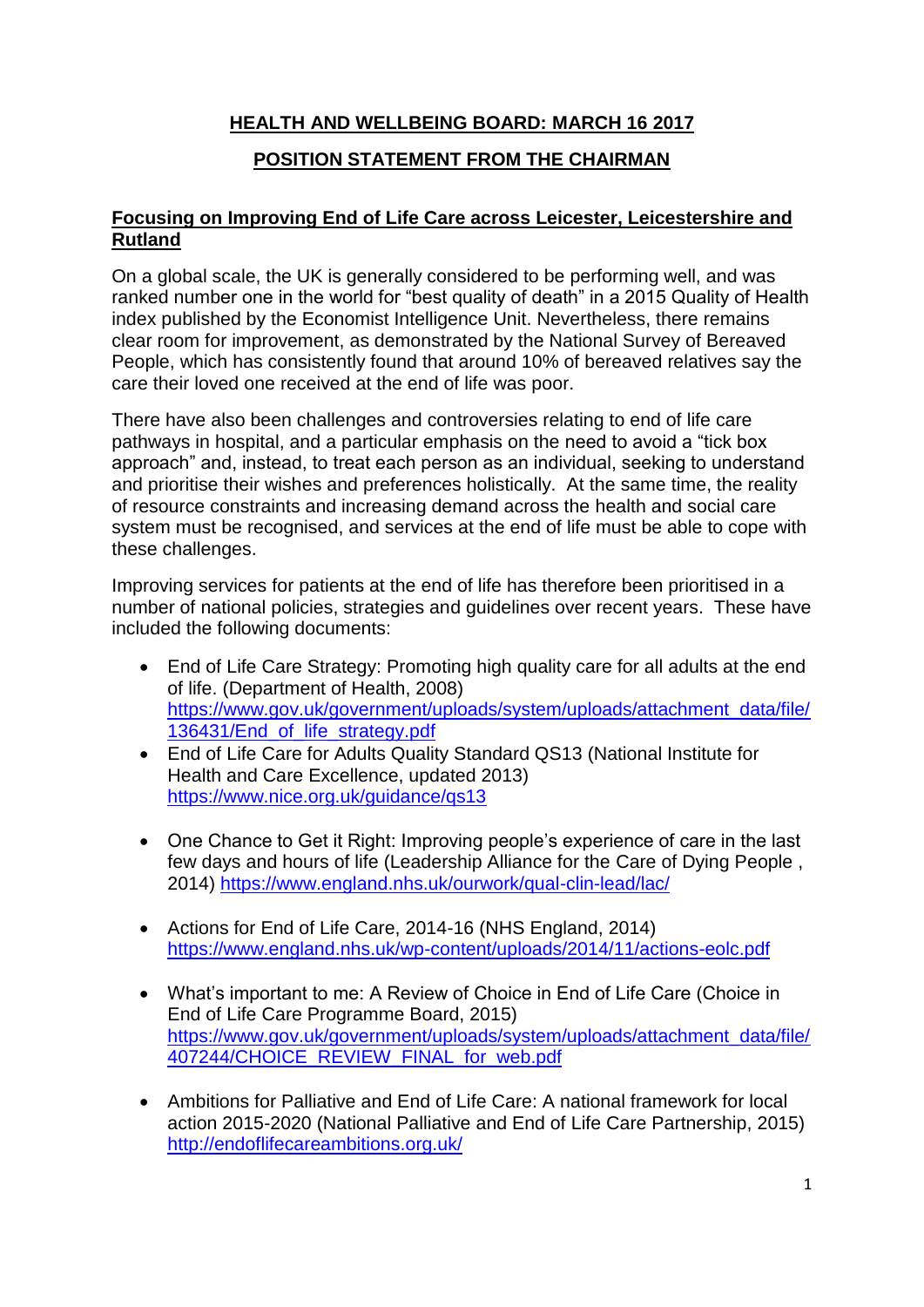| <b>Working Group</b><br>(Across Leicester,<br>Leicestershire, and<br><b>Rutland</b> ) | <b>LLR End of Life Care</b><br>(one of several groups governed within the LLR STP<br>Integrated Locality Teams workstream) |
|---------------------------------------------------------------------------------------|----------------------------------------------------------------------------------------------------------------------------|
| <b>LLR End of Life SRO</b>                                                            | <b>Caroline Trevithick, Chief Nurse, WLCCG</b>                                                                             |
| <b>LLR End of Life Project</b>                                                        | <b>Arlene Neville, WLCCG</b>                                                                                               |
| Lead                                                                                  |                                                                                                                            |
| <b>LLR Lead</b>                                                                       | <b>WLCCG</b>                                                                                                               |
| Commissioning                                                                         |                                                                                                                            |
| Organisation                                                                          |                                                                                                                            |

### **Summary of local position/case for change:**

- Multiple providers currently doing several elements of Palliative/EoLC
- Not one provider can offer everything they all need each other to do their "bit"
- Very fragmented services in LLR
- Premium offer for a small number of patients but a sub optimal offer for the majority
- Lack of co-ordination of care
- Several points of access LPT, LOROS, UHL etc
- Increasing demands on Social services
- Capacity and demand issues generally across the sector/services
- Inordinate demand on specialist services due to lack of capacity/capability and confidence in other generalist services

*(LLR EoL Health Needs Assessment, July 2016)*

### **Consequences of problem:**

- Patients don't always die in their place of choice
- Patients die in hospital waiting for appropriate packages of care at home
- Current services no longer fit for purpose/lack capacity to meet demand
- Over reliance on "Fast Track" discharges, as the best/quickest means of getting patients home, when routine services should be more available/responsive to End of Life cases, *(LLR EoL Health Needs Assessment, July 2016)*

### **Proposed solution – An Integrated, Community Based Palliative Care Service/Team**

- Integrate existing providers into a Lead Provider Model/Alliance arrangement – this will become a core team spanning the various components currently provided by LPT, LOROS, Marie Curie
- Building in a single point of access for patient/carers and referring clinicians
- Building in a co-ordination centre/function
- Increasing night time service provision
- Increasing the generalist offer available during the day to support District Nursing/GP's

*(Specification developed March 2017– Clinically led with all agencies across LLR) (LLR Strategic Case for Change developed January 2017 – Clinically led with all agencies across LLR)*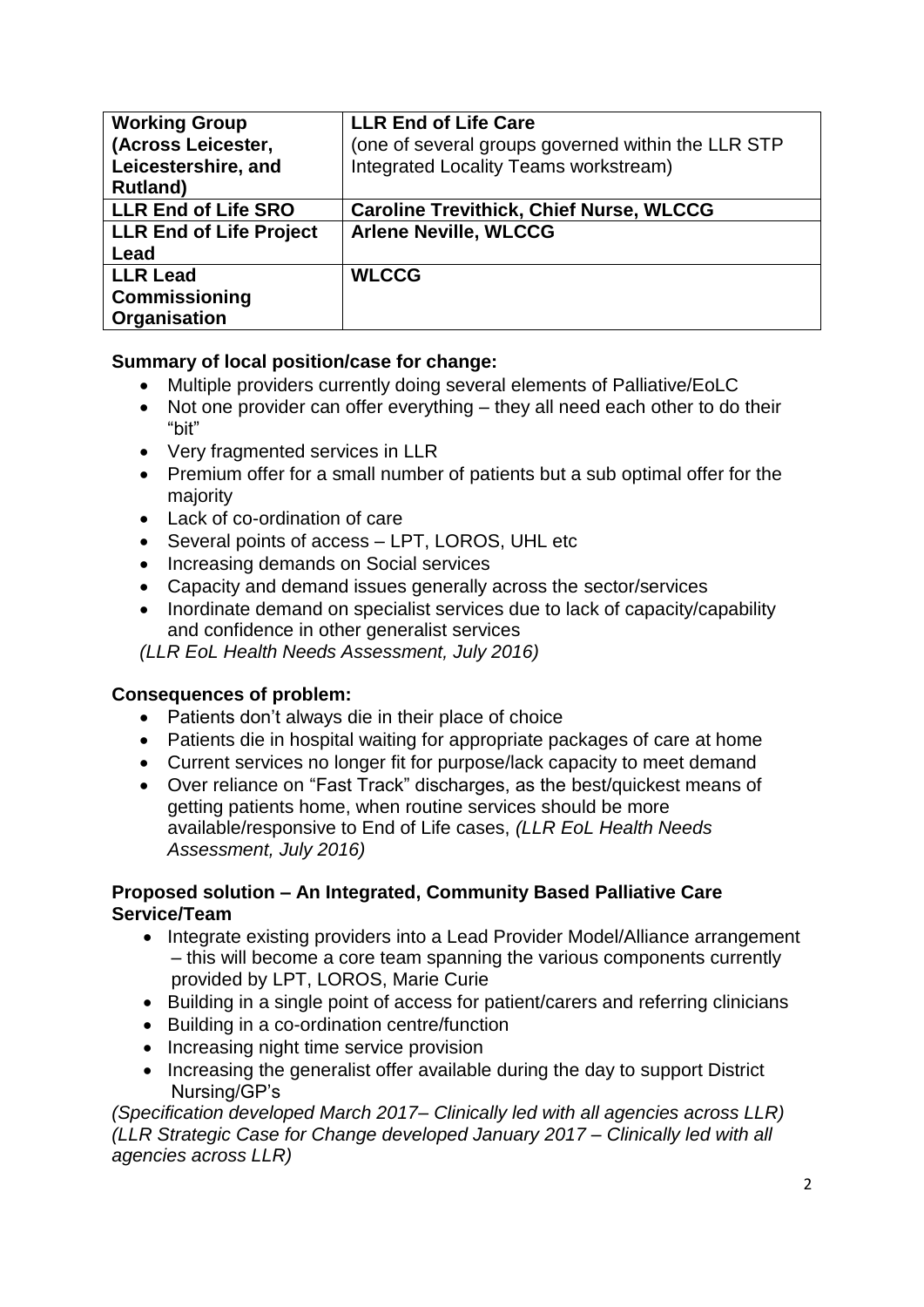### **Expected benefits**

- Increase in the number of patients dying in their place of choice/usual place of residence
- Decrease in the number of inappropriate requests for social care through fast track process
- Decrease in the number of patients being admitted inappropriately to hospital
- Domiciliary Care agencies can meet the need of appropriate patients needing care
- Patients will know who to call when in need day or night
- Patients will be seen when needed by the right team
- GP's and District Nurses (generalist service) will be supported to manage their EoL patients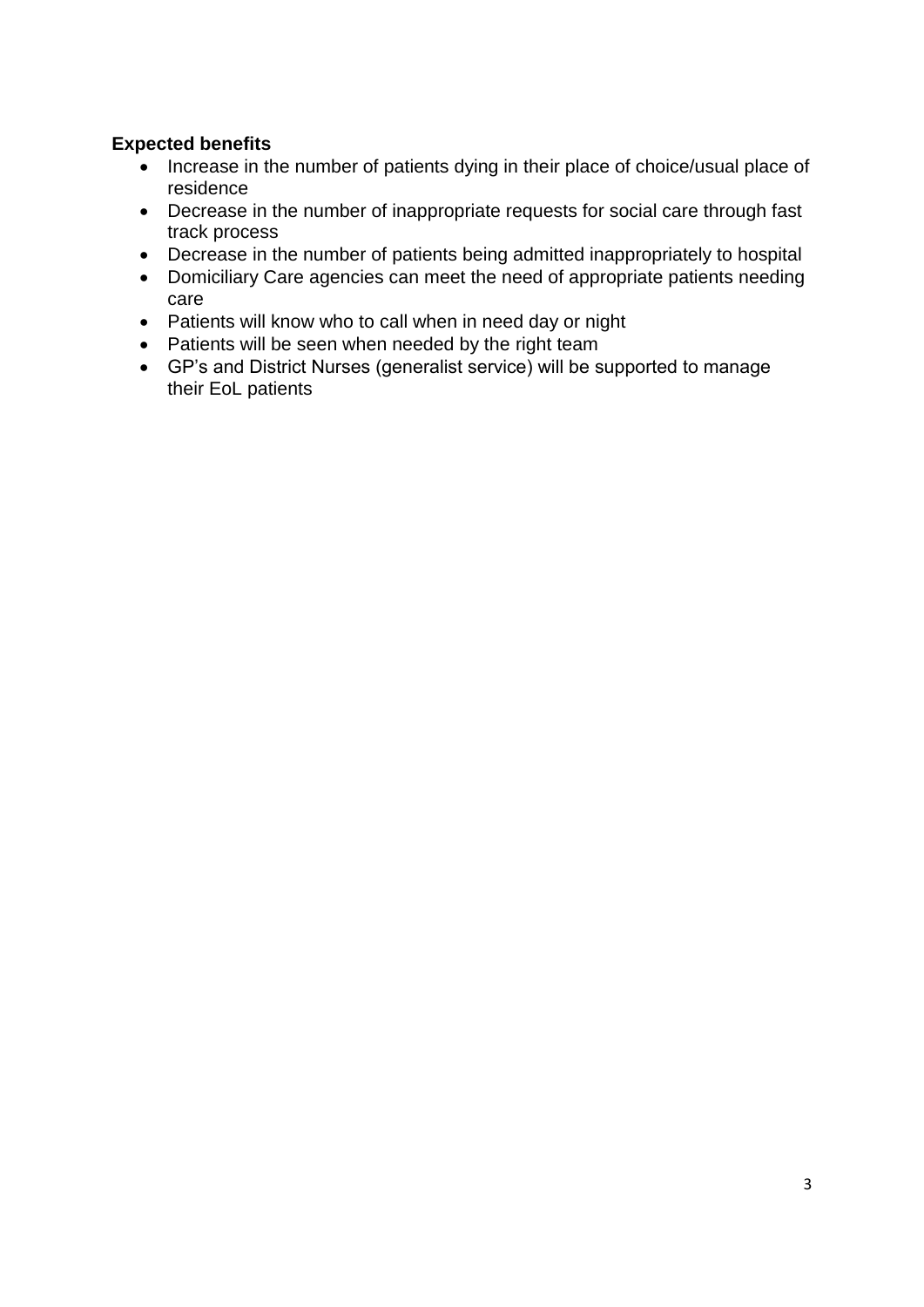## **A SELECTION OF NATIONAL PUBLICATIONS**

### **Sustainability and Transformation Plans (STPs)**

### **Nuffield Report "Shifting the Balance of Care"**

Considers the available evidence base surrounding out-of-hospital care and what can be considered effective - [https://www.nuffieldtrust.org.uk/files/2017-02/shifting](https://www.nuffieldtrust.org.uk/files/2017-02/shifting-the-balance-of-care-summary-web-final.pdf)[the-balance-of-care-summary-web-final.pdf](https://www.nuffieldtrust.org.uk/files/2017-02/shifting-the-balance-of-care-summary-web-final.pdf)

### **Reform – Saving STPs**

Proposes 5 recommendations to ensure STPs deliver. [http://www.reform.uk/wp](http://www.reform.uk/wp-content/uploads/2017/02/Saving-STPs.pdf)[content/uploads/2017/02/Saving-STPs.pdf](http://www.reform.uk/wp-content/uploads/2017/02/Saving-STPs.pdf)

#### **British Medical Association**

On the finanical implications of STPs, and the risks of lack of capital funding to support delivery of the plans [https://www.bma.org.uk/news/2017/february/nhs-needs-](https://www.bma.org.uk/news/2017/february/nhs-needs-9-5-to-transform)[9-5-to-transform](https://www.bma.org.uk/news/2017/february/nhs-needs-9-5-to-transform)

#### **Kings Fund**

Analysis of the 44 STPs - [https://www.kingsfund.org.uk/publications/delivering](https://www.kingsfund.org.uk/publications/delivering-sustainability-and-transformation-plans)[sustainability-and-transformation-plans](https://www.kingsfund.org.uk/publications/delivering-sustainability-and-transformation-plans) Blog on STP leadership - [https://www.kingsfund.org.uk/blog/2017/03/stps](https://www.kingsfund.org.uk/blog/2017/03/stps-extraordinary-leadership)[extraordinary-leadership](https://www.kingsfund.org.uk/blog/2017/03/stps-extraordinary-leadership)

**House of Commons Briefing Paper (Health and Social Care Integration Policy)** <http://researchbriefings.parliament.uk/ResearchBriefing/Summary/CBP-7902>

#### **Institute of Public Care - on Outcomes Focused Integrated Care**

[http://ipc.brookes.ac.uk/publications/Outcomes-focused%20integrated%20care%20-](http://ipc.brookes.ac.uk/publications/Outcomes-focused%20integrated%20care%20-%20lessons%20from%20experience.pdf) [%20lessons%20from%20experience.pdf](http://ipc.brookes.ac.uk/publications/Outcomes-focused%20integrated%20care%20-%20lessons%20from%20experience.pdf)

### **Health and Wellbeing**

#### **Public Health Transformation Four Years On:**

This compilation of case studies shows how local authorities continue to make progress on improving health and wellbeing and tackling health inequalities since public health was formally transferred from the NHS in April 2013. These case studies aim to show what potential there is for public health, if properly resourced, to make inroads in improving health and wellbeing. [http://cdn.basw.co.uk/upload/basw\\_43234-4.pdf](http://cdn.basw.co.uk/upload/basw_43234-4.pdf)

#### **Wider Determinants of Health**

This tool (from Public Health England) brings together local indicators and resources about the wider determinants of health. It is designed to draw attention to the broad range of individual, social and environmental factors which influence our health. It will provide the public health system with intelligence regarding the wider determinants of health to help improve population health and reduce health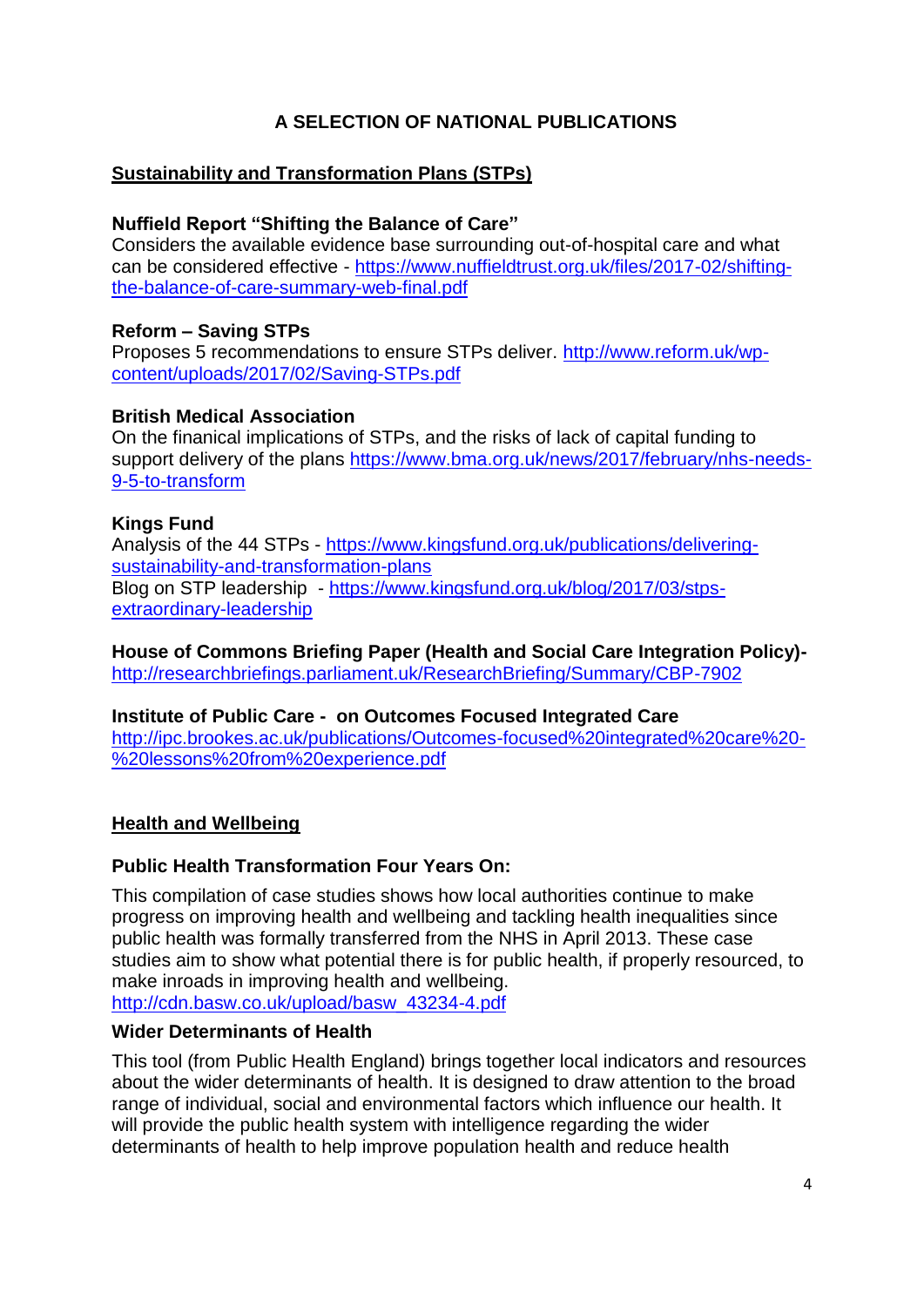inequalities. The tool presents data for available indicators at England and local authority levels, with links to further resources.

<https://www.gov.uk/government/statistics/wider-determinants-of-health-march-2017>

### **Cheap as Chips: Is a healthy diet affordable?**

This report compares the price of food in two ways: between healthy and less healthy substitutes, and healthy and less healthy products by edible weight. It finds that there is little difference between the price of regular food products and their healthier substitutes in most categories. It argues that in light of these findings, taxes or subsidies are unlikely to have a significant impact on dietary choices. <https://iea.org.uk/publications/cheap-as-chips-is-a-healthy-diet-affordable/>

### **Inheriting a sustainable world: Atlas on children's health and the environment**

More than a decade after WHO published Inheriting the world: The atlas of children's health and the environment in 2004, this new publication presents the continuing and emerging challenges to children's environmental health. This new edition is not simply an update but a more detailed review; we take into account changes in the major environmental hazards to children's health over the last 13 years, due to increasing urbanization, industrialization, globalization and climate change, as well as efforts in the health sector to reduce children's environmental exposures. <http://www.who.int/ceh/publications/inheriting-a-sustainable-world/en/>

# **NICE**

**Smoking Cessation**: This self-assessment framework aims to support NHS acute trusts to develop local plans to reduce smoking prevalence and the use of tobacco. It is based on NICE guidance and covers four key areas: the systems required to implement the guidance, communication required, staff training requirements, and treatments to support staff and service users.

[https://www.gov.uk/government/publications/smoking-cessation-in-secondary-care](https://www.gov.uk/government/publications/smoking-cessation-in-secondary-care-acute-and-maternity-settings)[acute-and-maternity-settings](https://www.gov.uk/government/publications/smoking-cessation-in-secondary-care-acute-and-maternity-settings)

**Drug Misuse**: This NICE guideline highlights the role that local authorities can play in targeting people who use drugs or are at risk from doing so. It argues that local authorities can work together with gyms, nightclubs, festivals, sexual health services and supported accommodation for homeless people to make clear the support services and advice available. <https://www.nice.org.uk/guidance/NG64>

**NICE 2017 Conference**: Taking place on 18-19 May in Liverpool, with further information at <https://www.niceconference.org.uk/>

# **NHS England**

**Annual NHS Staff Survey -** results of the 2016 survey can be found here: <https://www.england.nhs.uk/2017/03/staff-survey/>